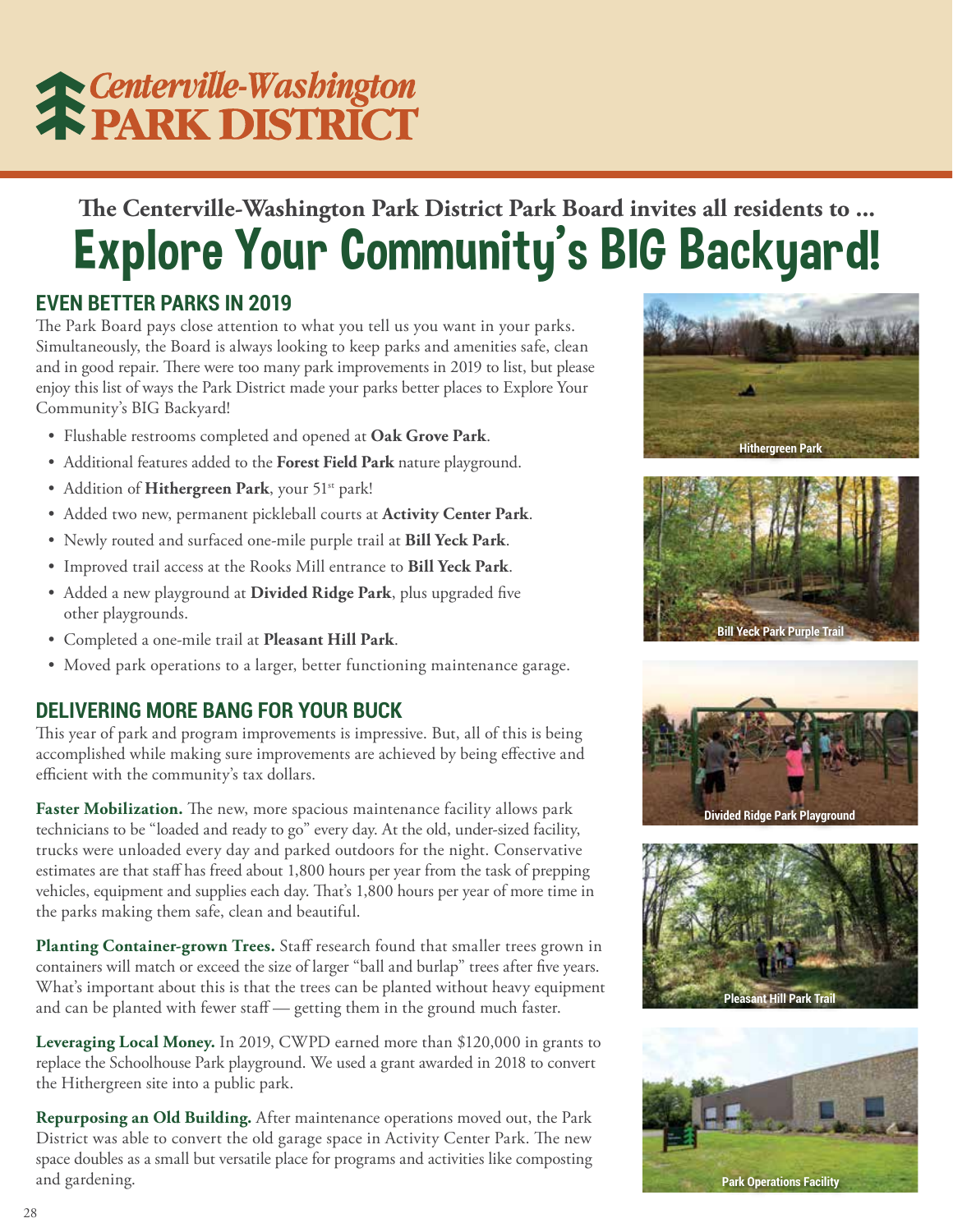## **2019 Annual Report**

### **2019 BY THE NUMBERS**

| 105,000       | website hits                           |
|---------------|----------------------------------------|
| 15,000        | program participations                 |
| <u>10,500</u> | social media followers                 |
| 3,750         | hours volunteered to CWPD              |
| 1,116         | children at nature camps               |
| 700+          | trees planted                          |
| 408           | picnic shelter reservations            |
| 26            | acres of pollinator habitat<br>created |
| 24            | programs in neighborhood<br>parks      |
|               |                                        |



**Capabilities, Inc/Little Free Libraries**





### **PEOPLE AND PARTNERS POWER THE PARKS!**

Without the volunteers, community groups and our sister public entities, the parks and activities would not be as good as they are. Here are some of the terrific contributions to the parks by these people.

**Race To the Holidays 5K/10K.** This fund-raiser for the library foundation is a cooperative joint venture of the Friends of the Library, Washington Township Recreation Center and the Park District. A record number of runners and walkers enjoyed a sunny day at Schoolhouse Park.

**Scouts Lead.** This year, six Boy and Girl Scout projects added to Your BIG Backyard!

**Volunteers Abound.** Up 65% from 2018, volunteers contributed 3,750 hours of work in parks, at programs and with all-around assistance to the parks.

**Capabilities Care for Libraries.** With five Little Free Libraries in your parks, the question was how to keep them stocked and clean. Enter Capabilities, Inc! Their adult participants sort books donated by the Friends of the Library and deliver them to one Little Free Library each week.

**Neighbor Engagement.** Neighbors from Pelbrook and Willowbrook Parks, and from the Hithergreen neighborhood participated in the District's new engagement process. The process allowed more than 100 people to explain how they use their neighborhood parks, giving direction to future park design and amenities.

**Goodbye Garlic Mustard.** The annual "Pull Your Weight Challenge" eliminated a ton of invasive garlic mustard from parks. Teams uprooted an estimated 2,040 pounds, exceeding the previous year by 380%. Don't miss the chance to join the fun in 2020!

**Operation Re-leaf.** The emerald ash borer has killed thousands of trees in the parks. This year, 550 school children, grades 3-6, from three schools, planted more than 300 trees. But, it was not just a planting. The schools will combine science and math studies with the trees as they grow and mature. The park-schools program was funded by a Centerville-Washington Foundation grant.

**Township, Library and Parks Partnership.** Building on previous cooperation, these three public entities have collaborated to create AccessAbility. This series of activities is aimed to provide a variety of fun and enriching activities to residents with special needs.

The Centerville-Washington Park District's mission is to deliver fun, healthy, and outstanding park experiences that connect the community with the outdoors.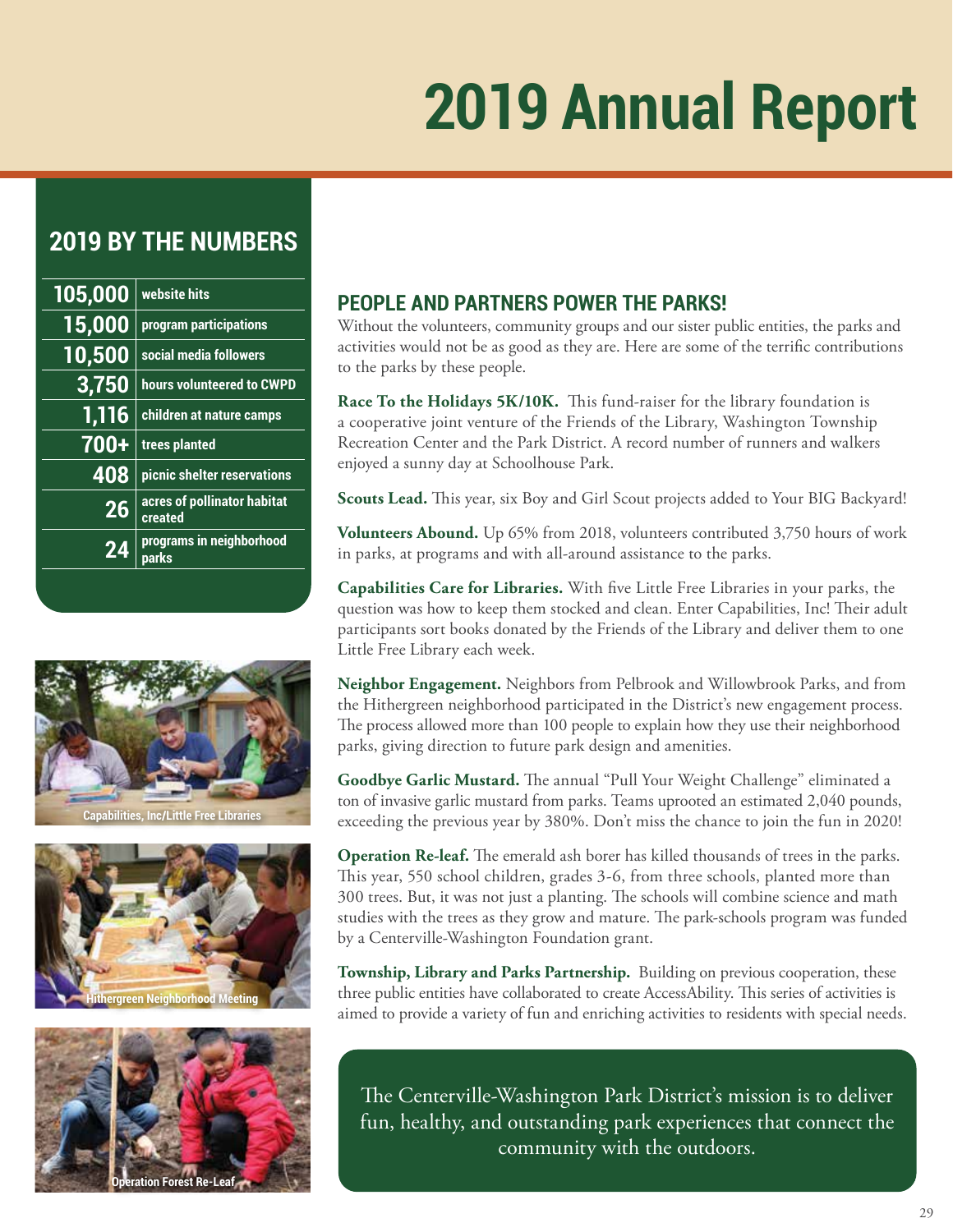# **Centerville-Washington**<br> **FEARK DISTRICT**

### **PROGRAMS LEAD PEOPLE TO PARKS**

According to resident feedback and participation rates, many of you like to use your parks via planned programs and activities. A variety of new activities and programs helped you Explore Your Community's BIG Backyard! Here are just a few of the new opportunities in 2019:

- Pop-Up Pup Parks, a portable dog park enclosure, made its way to five neighborhood parks, receiving rave reviews from dogs and their owners.
- To meet demand, a second summer nature and outdoor recreation day camp was added at **Bill Yeck Park** — Sugar Valley Day Camp.
- Overall day camp capacity was enlarged, allowing for 100 more campers.
- The annual Luminary Walk was offered for two evenings instead of one.
- Dozens of Pop-Up Park Challenges drew hundreds of people to parks at their time and convenience.

#### **2019 EXPENDITURES**

General fund receipts, not including advance repayments (temporary loans from the general fund to another fund), totaled \$5,476,817. General fund operating expenditures totaled \$3,885,531.

Capital improvements totaled \$2,694,270 and included exciting projects such as: **Oak Grove Park** restroom facilities, the beginning of erosion repair at **Grant Park**, several scheduled neighborhood park updates and improvements, trail and drainage improvements at **Pleasant Hill Park** and updates to the headquarters and operations facilities.



### We are serious about stretching your tax dollars! We sought and were awarded the following grant in 2019:

**Ohio Department of Natural Resources NatureWorks Grant —** for Schoolhouse Park playground renovations to be completed in 2020. (\$120,000)







**Luminary Walk at Bill Yeck Park**